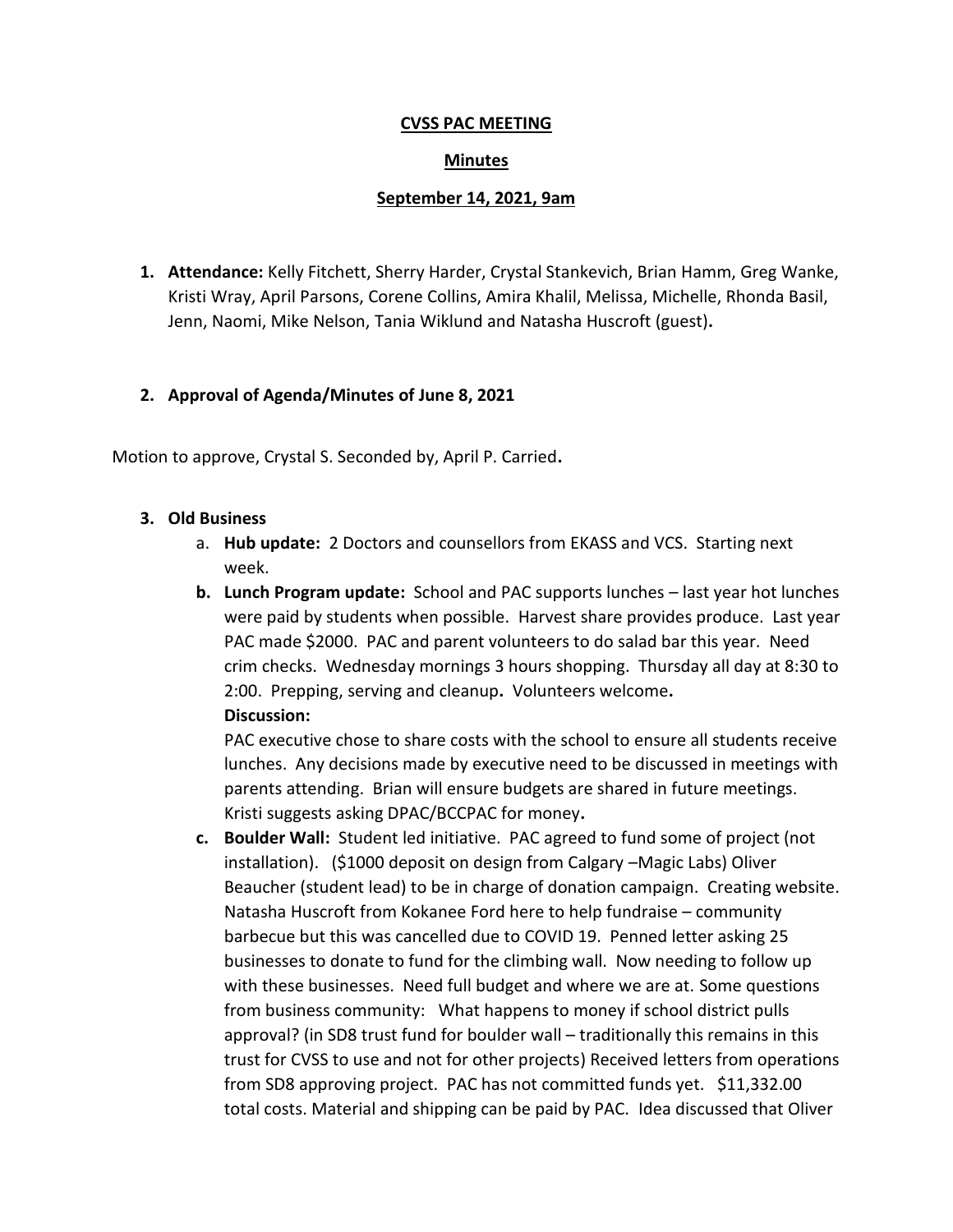could request PAC sponsor up to …. So that the community knows how much they need to donate in next couple weeks. Idea proposed to set date to firm up campaign – then date to close it and do it in stages. Kristi volunteers to approach the town for funds if needed**.** 

- **d. Fundraising updates:** Popcorn sales last year (Kelly F and Dawn Joy) would like to do this again as it made money for general account**.**
- e. **Grade 8 Transitions:** Had a week planned for Grade 8 with activity day in Canyon and guest speaker but had to cancel due to COVID protocols. Decided to delay this. Open day assembly – every month will have a theme. Building experience, connection and competence. One day of every month each grade is pulled out for an hour or half day to tie in to theme. This month is belonging. Will engage with PAC and student council to be present. Grade 8's and 9's a big focus. 105 per grade in 8 and 9. CVSS met with staff from all elementary school staff last school year to prepare for grade 8's.

# **4. Treasurer's Report CVSS General Account Balance as of September 10, 2021 - \$3613.42**

# **Gaming Account Balance as of September 10, 2021 - \$12,716.04**

Gaming funds come in September (approx. \$10,000).

Motion to accept report Kristi W, seconded by April P. Carried.

# **5. Principal's Report**

Welcome back music program. Dr. Morgan Jones – reviving program.

Athletics started – volleyball started and soccer meeting tomorrow. Looking for coaches (contact Josh Nichol). Just need crim check to volunteer.

Retreats starting – communication to be sent out to parents.

Support Pathways – commitment to support all students in key areas. Track attendance, academic performance and behavior – develop plan to support them through school year (vulnerable students). CVSS supporting trauma informed practice – supporting kids. Keep clear line of communication – flow chart to share with students – focus on teachers developing a relationship with students – make connection with home. Teachers to deal with behaviors before sending to counsellors. Teachers had 2 day pro d in summer to learn more about trauma informed practice. Planning a leadership team and book study (will invite parents) around Paper Tigers film.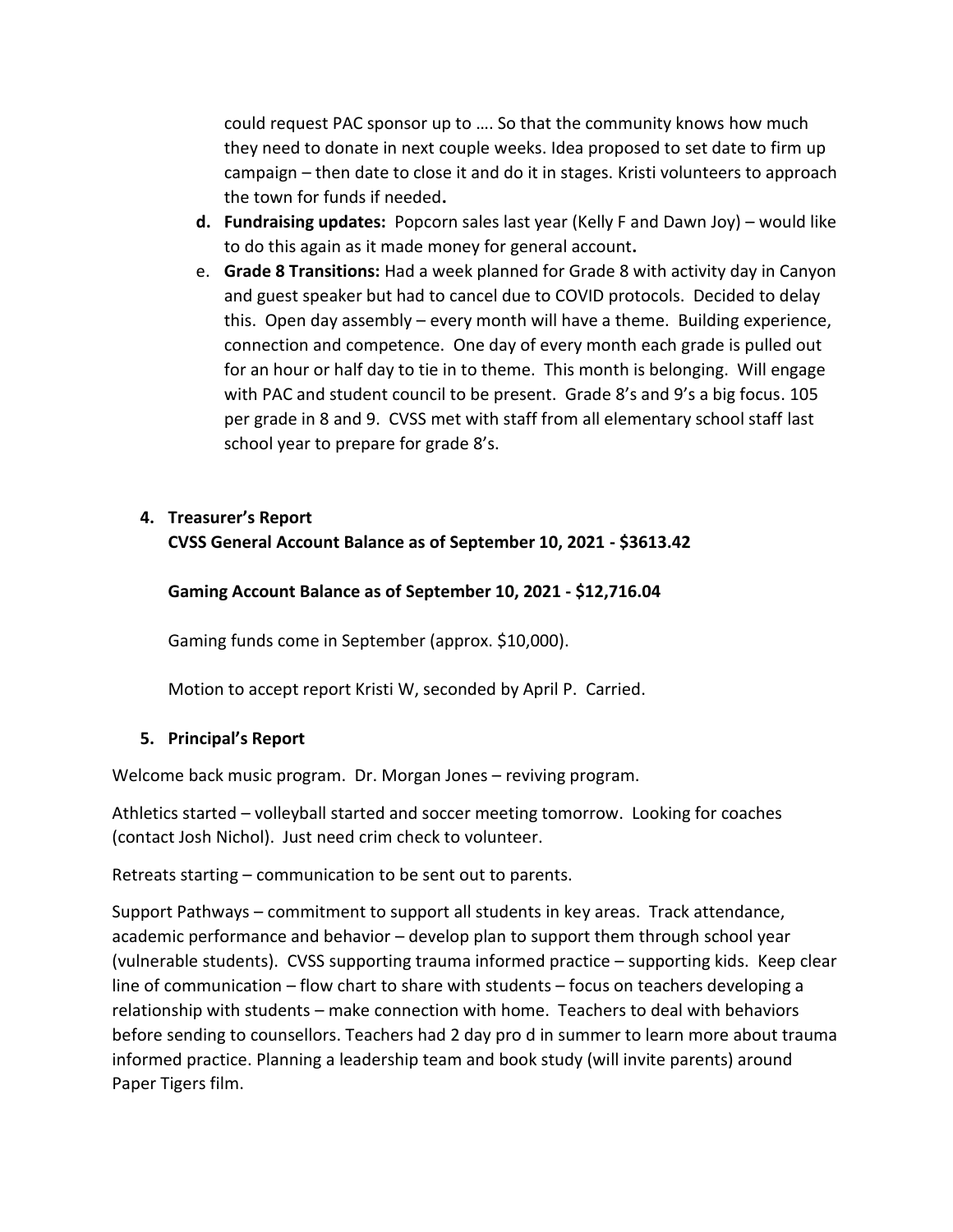**New hires –** Michelle Letournaut – (working with Korleen Stapleton ) – special education

Amanda LeBlanc – Humanities until December

Theatre, field and gym open for booking. Vaccine passports and masks will be required.

Renaming process – changed name last year. Interim name Creston Valley Secondary School. New name process was proposed. New Superintendent is working with board to see how process will involve community and school members. Brian proposed community committee to look at data and recommending 2 names to give to board. Possibly to happen by December. - some things affected like new athletic shirts – right now they will say Creston Valley (for Fall sports). Multi phases of this. Name change removed symbol of monarchy. Changing to be more inclusive.

Discussed athletics budget – school covers most fees except hotel costs and food during tournaments.

Parents not able to be indoor spectators to start off.

No restrictions on kids in school re: vaccinations – will follow community restrictions. How are students being kept engaged if out due to Covid ?– not offering 2 learning experiences. Hospital homebound if out longer than 2 weeks. Teacher connecting with family – parents picking up packages. Not tracking academics as much last year – this will change now.

Getting a one to one program in October for grade 10 – laptop for all students. 3 year cycle (have it to grade 12).

### **6. New Business**

**a. New Funding Requests –** Drift Cars (Mr. Banman) – purchased 5 drones from the \$2000 from last year – changing drone program to RC club.

Motion to use rest of money for drift cars, Sherry H and seconded by Kristi W. Carried**.** 

- **b. Funds to carryover to next school year –** approx. \$2700 needs to be spent**.**
- **c. Fund Raising Ideas –** Crystal proposed a calendar idea for student photography. Mr. Banman provided 20 photos. Want to use a local print shop to sell for \$25 at Christmas season. (end of November) Pre-order them. Crystal will ask for help in choosing photos.

Popcorn – need \$200

Motion to approve 200 for purchase of popcorn, Sherry H, seconded by Tania W. Carried**.**